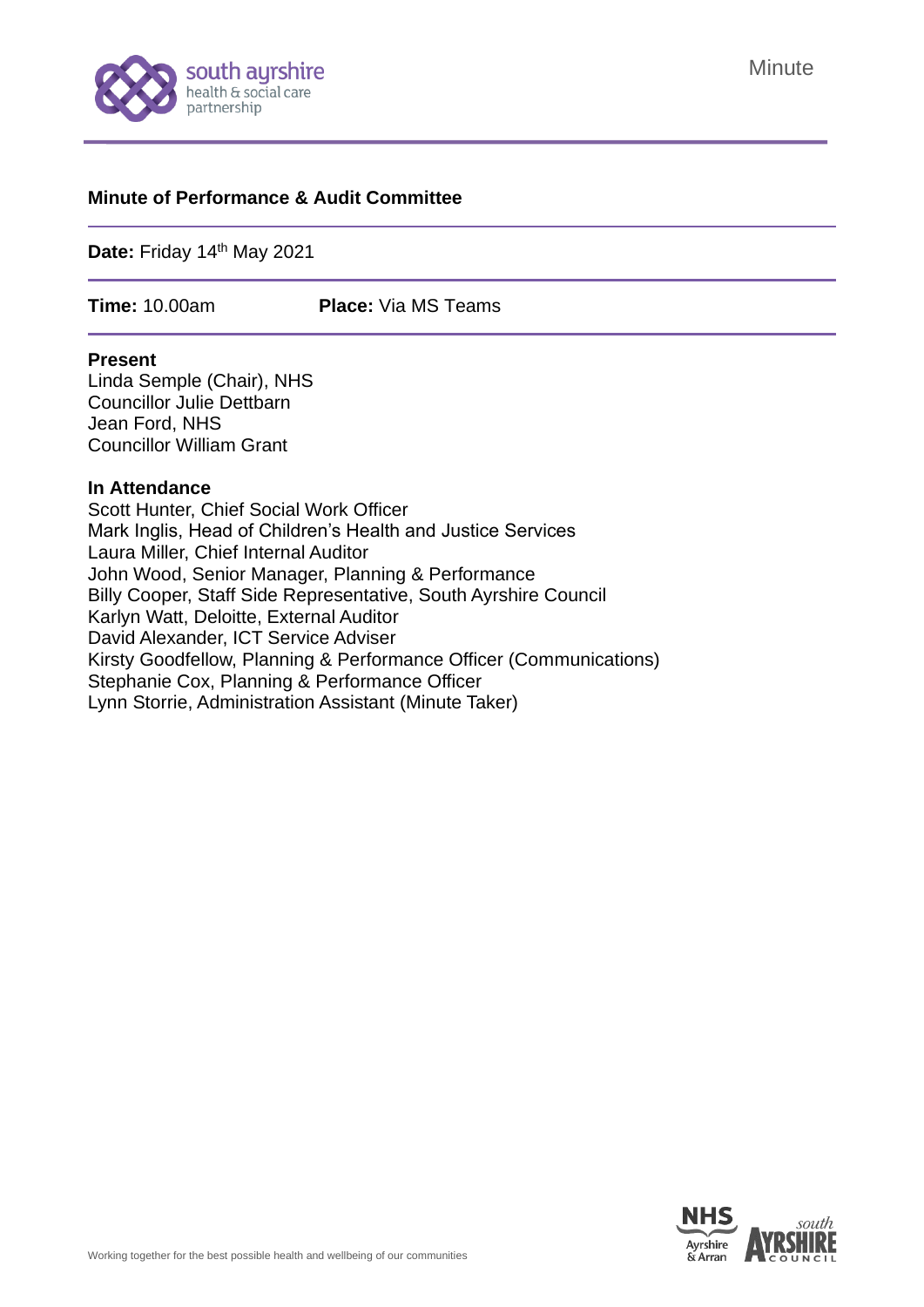

### **1. Apologies for Absence**

- 1.1 Apologies for absence were noted from Tim Eltringham, Lisa Duncan and Billy McClean
- **2. Declarations of Interest**
- 2.1 There were no Declarations of Interest by Members of the Board in terms of Standing Order No. 7, the Standards in Public Life – Code of Conduct for Members of Devolved Public Bodies.
- **3. Minute of Previous Meeting**
- 3.1 The minute of the meeting held on  $5<sup>th</sup>$  March 2021 (previously circulated) was approved by the Board.

### **4. Matters Arising**

- 4.1 A paper was submitted (previously circulated) updating Members of the Committee on matters arising from previous meetings of the Performance & Audit Committee and the following was noted.
- 4.2 The Committee agreed that the update on Justice Services, including poverty and inequality relating to health and social care had been addressed. The item will now be removed from the Matters Arising Document.
- **5. Annual (audit) Report 2020 – 21**
- 5.1 The Chief Internal Auditor presented the report to the Committee noting that due to the pandemic emergency powers were required to readdress the audit for 2020-21.
- 5.2 The Chief Internal Auditor noted she met with various members of the IJB to implement agile arrangements noting that reasonable assurance can be provided over the framework of governance, risk management and control and that adequate controls were in place, and were operating throughout the IJB in 2020/21.
- 5.3 **The Performance & Audit Committee noted the content of the Annual Report 2020-21.**
- **6. Audit Plan 2021 – 22**
- 6.1 The Chief Internal Auditor presented the Audit Plan 2021 -22 to the Committee noting that the focus of the plan for 2021-22 will be around Risk Management.

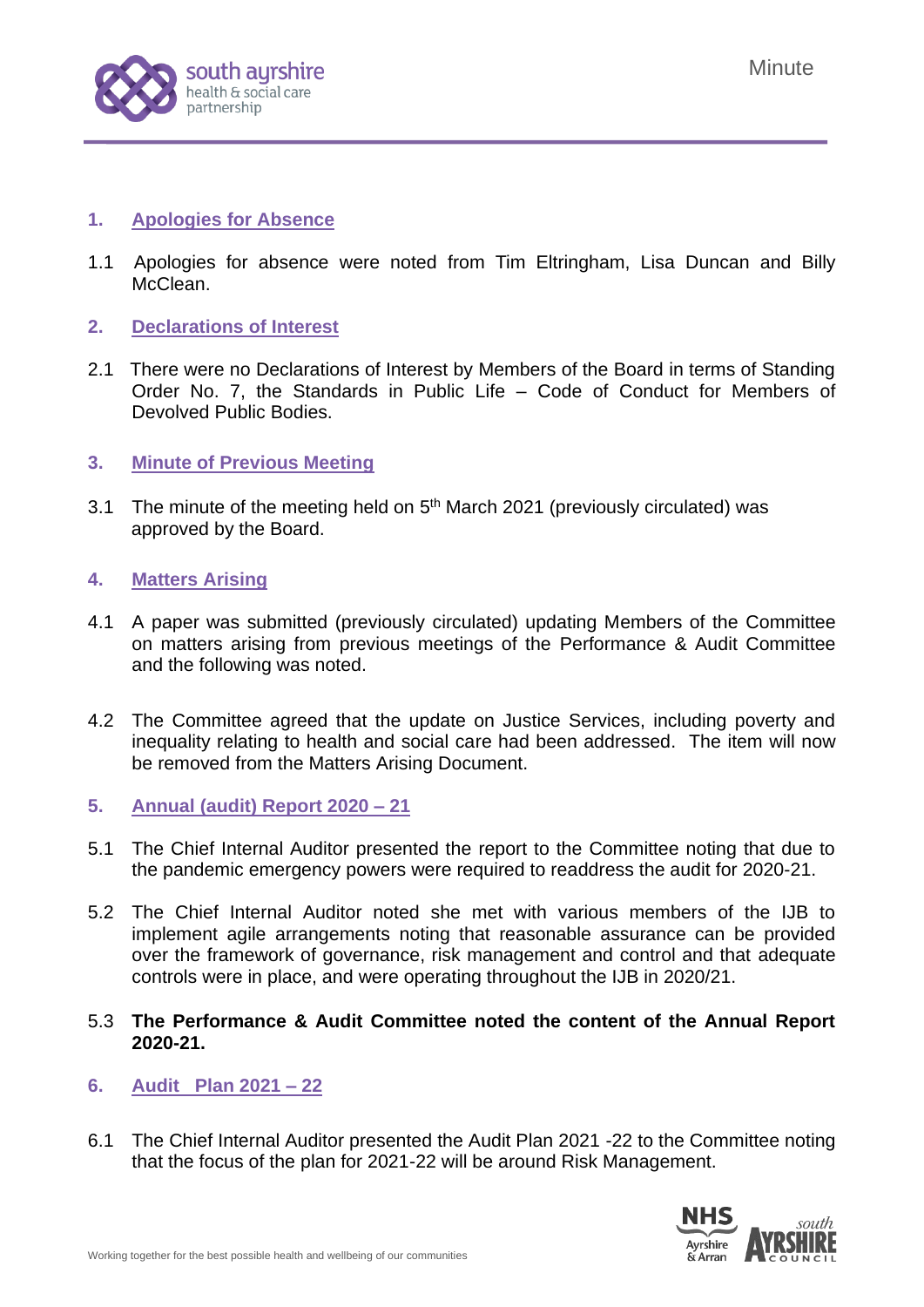

- 6.2 It was noted by the Committee that Pan-Ayrshire work continues on Directions, this will be the emphasis of the Internal Audit Plan 2021-22. J Wood assured the Committee the IJB will be kept informed as work on directions progresses.
- 6.3 **The Performance & Audit Committee approved the IJB internal audit plan for 2021/22 and noted the proposed three-year rolling plan covering 2021/22 – 2023/24.**

### **7. Sexual Exploitation Strategy**

- 7.1 The Chief Social Work Officer presented the report to the Committee noting that the Sexual Exploitation Strategy works towards the same strategic priorities as the National Action Plan to Prevent and Tackle Child Sexual Exploitation Update.
- 7.2 The action plan found at appendix 1 of the report highlights the progress of the strategy to date. The Committee noted that good progress has been made so far and S Hunter reassured the Committee there are no significant concerns for any actions not being complete.
- 7.3 Councillor Grant commented that progress has been excellent and he was particularly pleased with work being done with Primary and Secondary schools.
- 7.4 **The Performance and Audit Committee noted the significant progress made in delivering the strategy agreeing that an update should be presented to the Committee in 6 months' time.**

# **8. Digital Strategy**

- 8.1 J Wood presented the report to the Committee noting that this was the first update of the Strategy since it was approved by the IJB.
- 8.2 Actions within the Digital Strategy are led by either the NHS or South Ayrshire Council and progress is detailed within the Pentana report. It was noted that the integrated system and staff skills have been accelerated over the past 12 months due to the pandemic. Progress has also been aided by the appointment of a new ICT advisor from the council to the HSCP.
- 8.3 D Alexander added that a process has now been implemented to allow NHS system to be accessed from Council laptops, this has been granted to a number of staff already.
- 8.4 A website is currently being produced for the South Ayrshire HSCP, the soft launch is expected in June 2021.

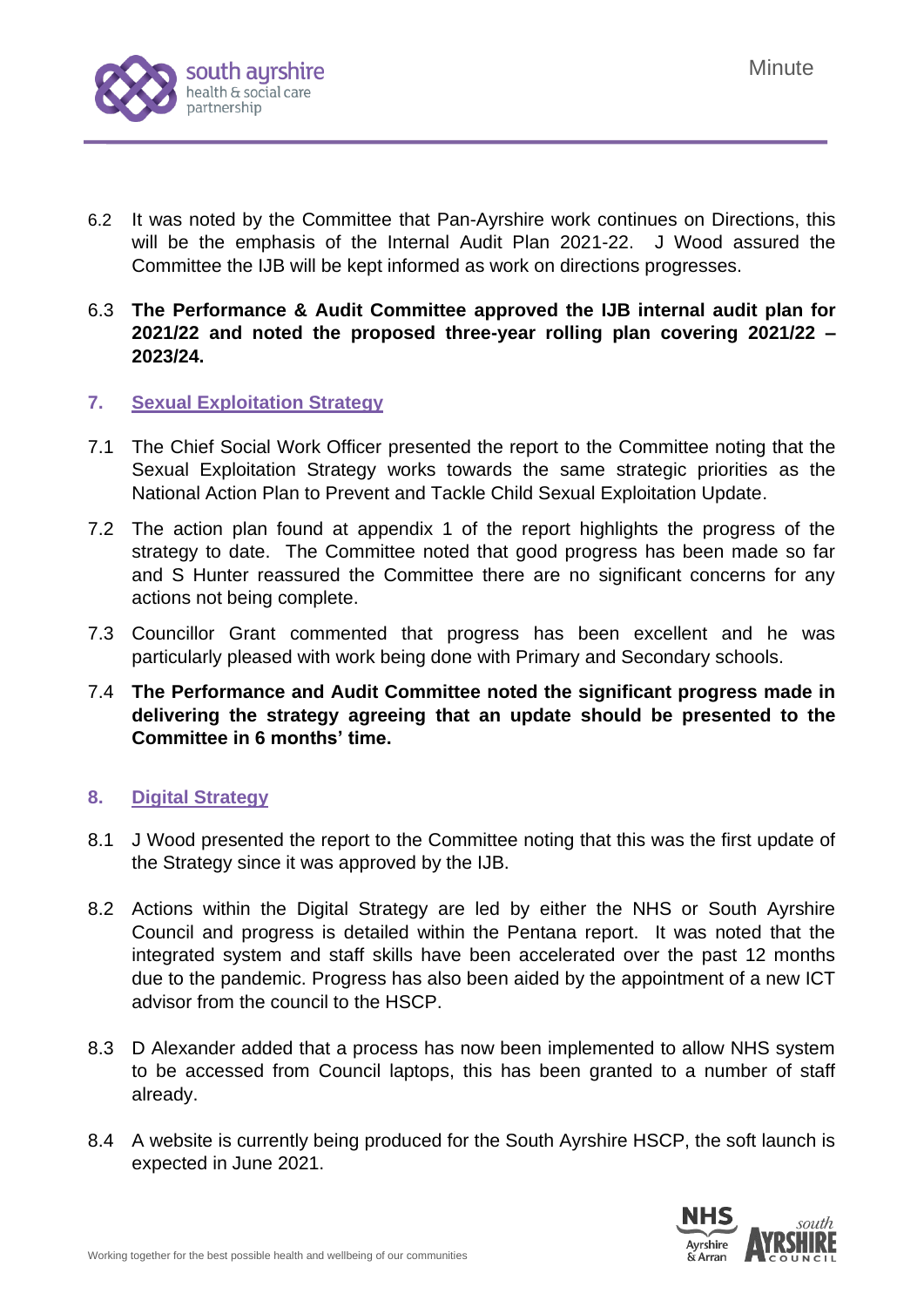

- 8.5 D Alexander advised a project is underway for document management and will take into consideration what works well for the HSCP.
- 8.6 SA HSCP have been registered for "Near me", services wishing to enquire to use this should contact D Alexander for further information.
- 8.7 **Following discussion on the "superseded actions" within the Pentana report, J Wood agreed to look at how to accurately record these so that the Committee have sight on the progress.**
- 8.8 **The Performance and Audit Committee noted the Digital Strategy progress update.**

# **9. MSG Action Plan**

- 9.1 J Wood presented the MSG Action plan update to the Committee on its progress. J Wood commented the action plan should have been complete however this was not possible due to the pandemic.
- 9.2 In regard to MSG 6 of the action plan J Wood advised the Committee that the Scheme of Delegation has been refreshed and the action is not complete as clarification has to be received from Scottish Government. A PAN Ayrshire approach to Scheme of Delegation is also being considered.
- 9.3 Work to implement Locality Planning Groups was also brought to a standstill over the past 12 months however work is now starting to commence and the review is expected to be complete by August 2021.
- 9.4 J Wood informed the Committee that training for IJB members will be rolled out in Summer 2021.
- **9.5 Following discussion around the timescale dates J Wood agreed to explore adding a column to the Pentana report to show the original timescale date alongside the refreshed dates for audit purposes.**
- **9.6 The Performance and Audit Committee noted the updated action plan and progress made to date.**

# **10. Strategic Plan**

10.1 J Wood presented the report on the Strategic Plan to the Committee noting that this is the first update of the revised plan to the Committee and that all actions are on track.